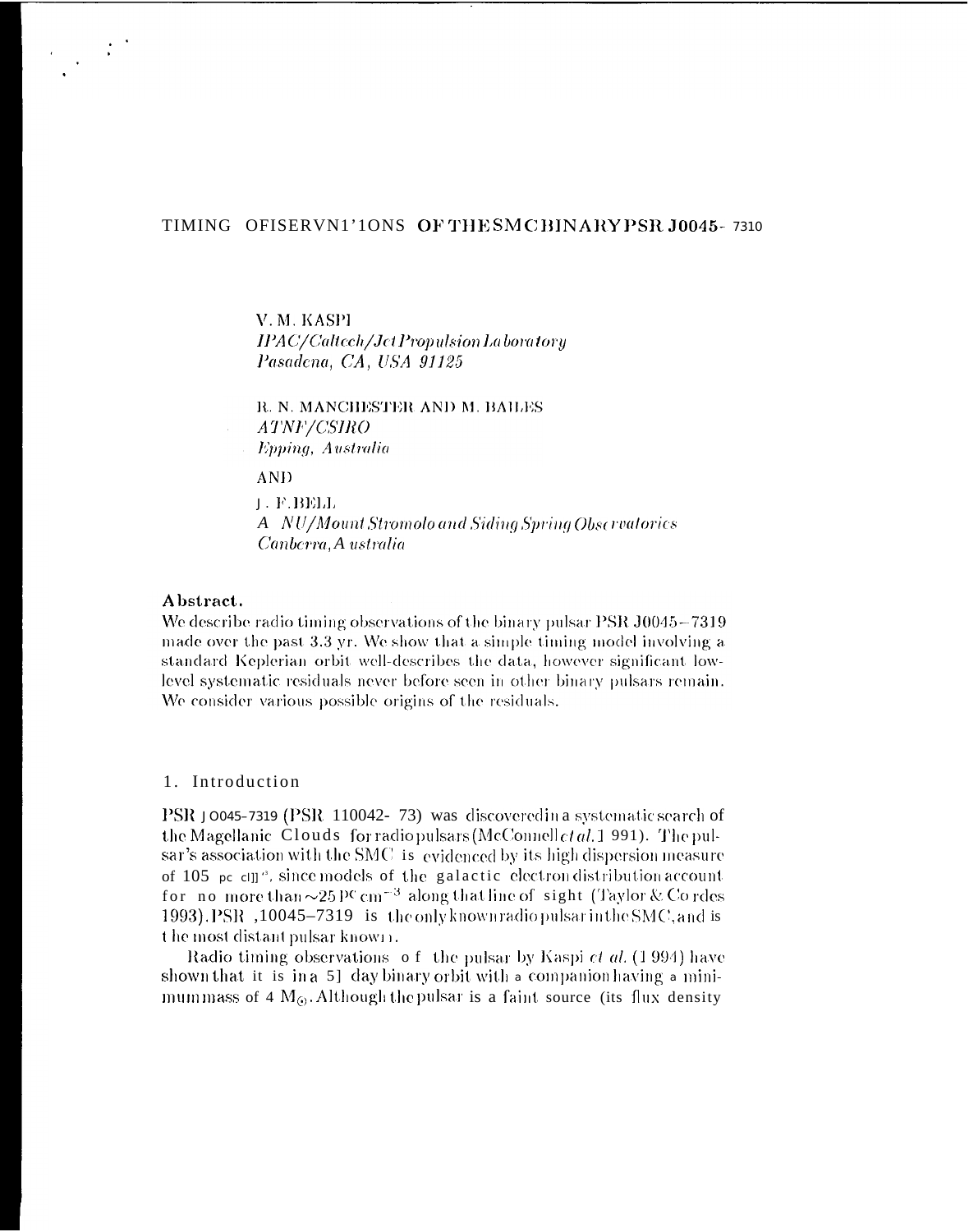Figure 1. Relative sizes of the PSRs  $\{11259-63 \text{ and } 30045-7319 \text{ orbits, assuming}$ IO  $M_{\odot}$  companions in both cases. The orbits of both binary components are shown. Crosses mark locations of the binary centers of mass.

*b* at  $430$  MHz is only  $\sim$ 1 mJy), its large distance makes it easily the most luminous binary radio pulsar known. Optical observations in the direction of the pulsar have revealed a  $V=16$  mag B1 star at the timing position. The probability of chance alignment being small, we conclude that the PSR JO045–7319 binary system is the second in a new class of binary pulsars having massive, non-d egenerate companions. The first example of such a system was PSR B1 259–63, reported by Johnston ctal. (1 992) and also discussed in this volume by Johnston. A schematic drawiag of the relative sizes of the two orbits is given in Figure 1, where we have assumed 10  $M_{\odot}$  companions in both systems, consistent with estimates from optical photomct ry a ad spcct rose.opy.

### 2. Timing Properties

We have made timing observations of PSR J0045-7319 for 3.3 yr at the 64-m Parks radio telescope. We obtained a total of 155 pulse arrival times from February 1991 through June 1994. Most, observations were made at 430 MHz however a few were made at 660 and 1520 MHz. The standard pulse timing analysis was done using the TEMPO software package (Taylor  $&$  Weisberg 1989). The best-fit timing model including astrometric, spin, and Keplerian orbital parameters is given in l'able 1; the postfit residuals after subtraction of this model are shown in l~igurc **2** versus date and in Figure 3 versus orbital phase.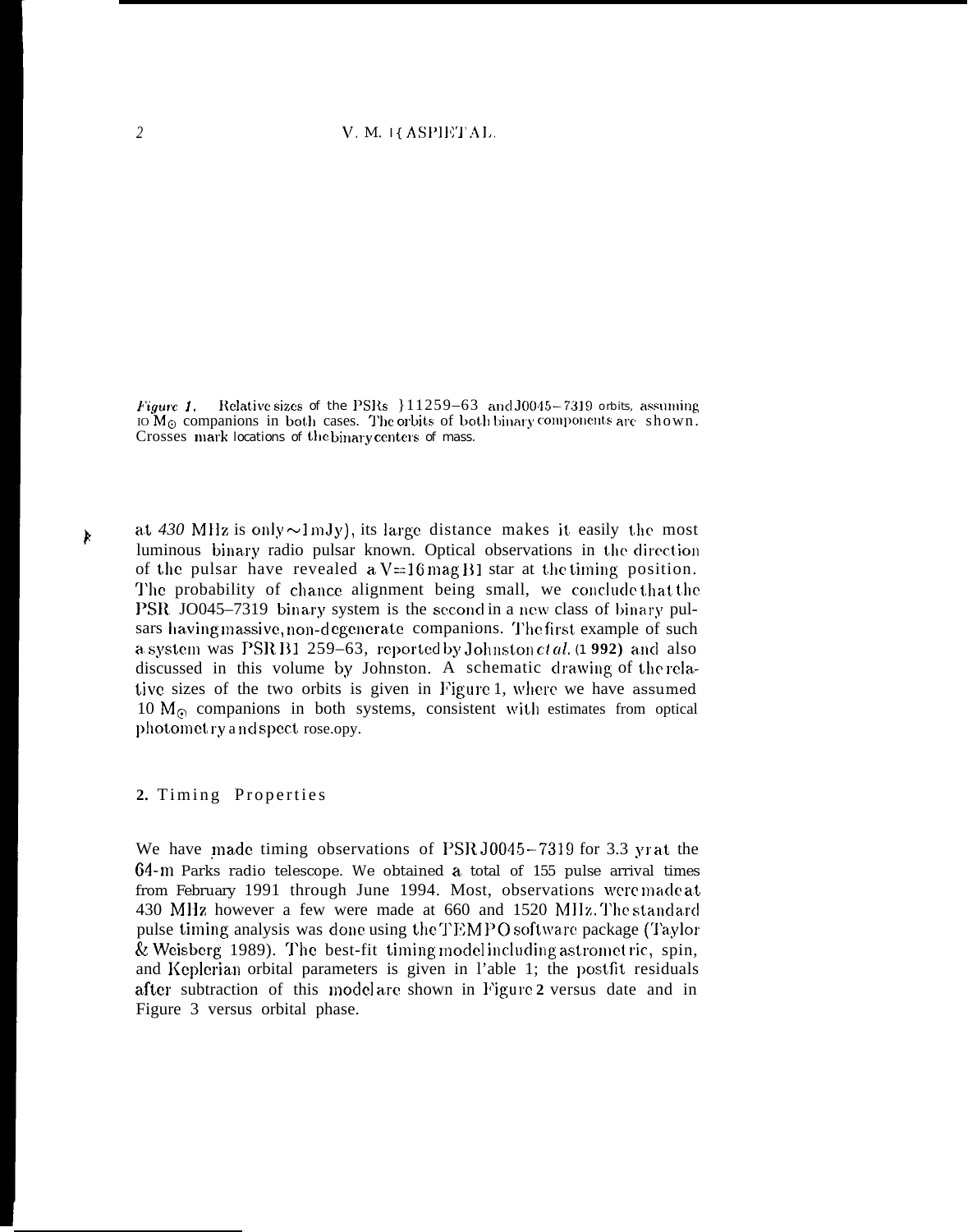| Right Ascension, a (J2000)                | $00^{\rm h}$ 45 <sup>m</sup> 35 <sup>s</sup> $.09 \pm 0^{\circ}$ .08 |
|-------------------------------------------|----------------------------------------------------------------------|
| Declination, $\delta$ (J2000)             | $-73^{\circ}19'$ 03".1 $\pm$ 0",3                                    |
| 1 'cried, $P$                             | $0.926275835356(15)$ s                                               |
| l'eried Derivative, $\overline{P}$        | $4.486(1)$ x 10- <sup>5</sup>                                        |
| Epoch of Period                           | MJD 48964.2000                                                       |
| Orbital }'cried, $P_b$                    | 51. 169226(3) days                                                   |
| Projected semi-major axis, $a_{\mu}$ sini | $174.2540(8)$ lt s                                                   |
| Longitude of periastron, $\omega$         | $115$ ".2537(7)                                                      |
| Eccentricity, c                           | 0.807995(5)                                                          |
| Epoch of Periastron                       | MJI) 49578.56742(3)                                                  |
| R.M.S. timing residual                    | $15$ ins                                                             |
|                                           |                                                                      |

TABLE 1. Astrometric, Spin, and Orbital Parameters for PSR J0045-7319 assuming a Keplerianorbit.

 $\lambda$ 

Figure 2. Residuals versus time using the model given in Table 1.

#### 3. Discussion

The residuals in Figures 2 and 3 clearly show significant, deviations from the straightforward spin-down and Keplerianorbit model. We consider here possible origins of the deviations. Wc note, however, that the deviations, though significant, are low-level, with maximum excursions under  $5\%$  of the pulse period. Thus, we arc effectively probing the details of the dynamics of this main scq uence star bins ry system with u nprecedented precision.

#### 3.1. TIMING NOISE?

Deviations from simple spin down models amounting to significant fractions of the pulsar period are frequently seen intiming data from isolated pulsars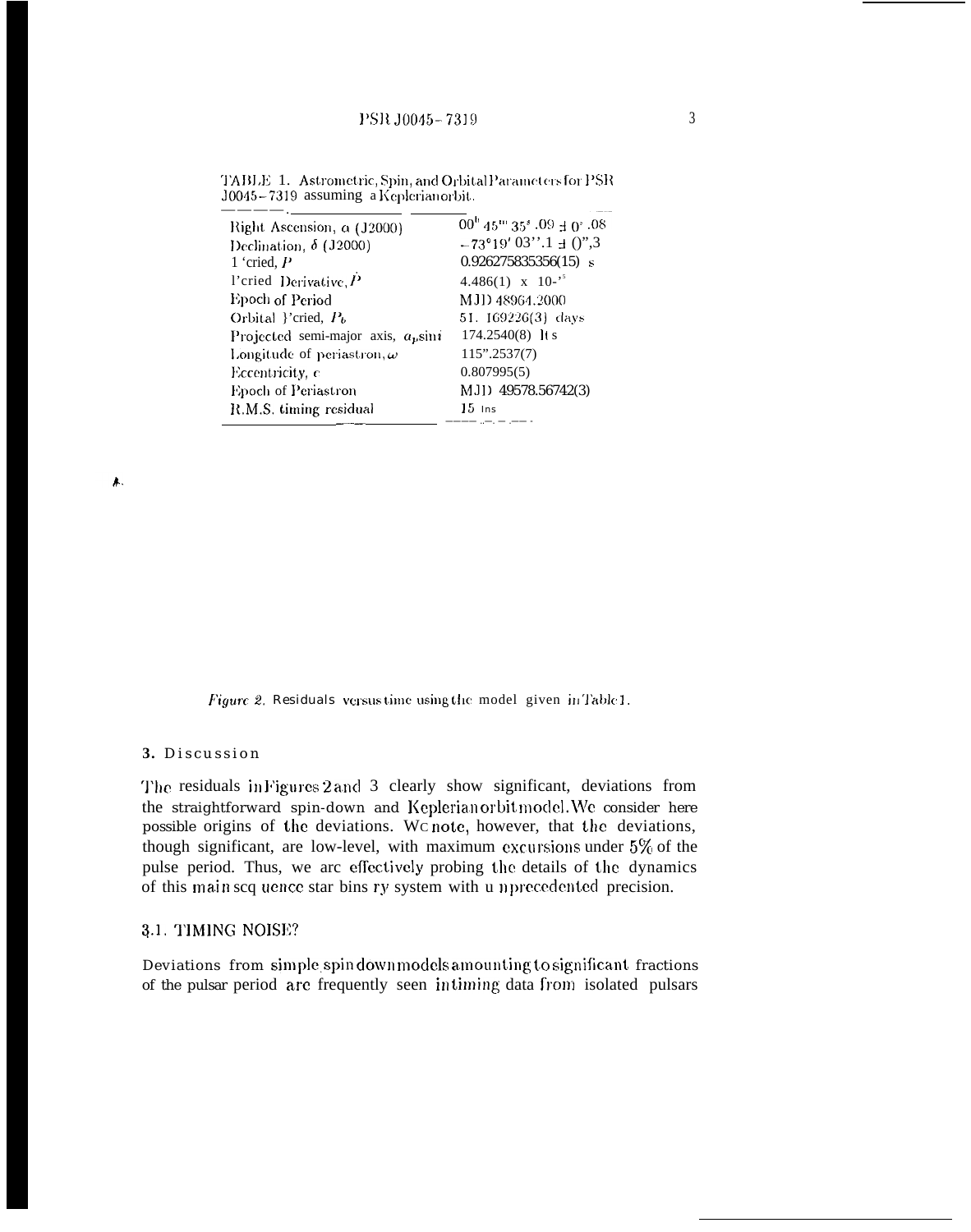### V. M. KASPI ET AL

Figure 3. Residuals versus orbital phase using the model given in Table 1.

(e.g. A rzoumanian  $et$  al. 1994, Kaspi 1 994), and are usually ascribed to rotational instabilities inherent to the pulsar itself. The timing residuals for PSR J0045-7319, however, do not share the salient characteristics of standard "timing noise." Timing noise typically has a "red" spectrum, that is, has more power at long time scales, with spectral indexes ranging from  $-2$  to  $-6$  (Groth 1975). By contrast, the residuals for PSR J0045-7319 as shown in Figure 2 show no sign of long-termmodulation. Further, timing noise is a phenomenon most common to young pulsars having characteristic ages  $\simeq$  105 yr, and has been shown to be correlated with  $\dot{P}$  (Cordes & Downs 19/35). Here, however, the pulsar's characteristic age is  $3 \times 10^6$  yr; its  $\dot{P}$  is correspondingly small. Thus, standard pulsar timing noise seems an unlikely source of the residuals.

#### 3.2. AD DITIONAL ORBITAL COMPANION?

Unexplained deviations of pulse arrival times from simple spin-down models have also been used as evidence for an unseen orbital companion (Backer, Foster & Sallmen 1993; Thorsett, Arzoumanian & Taylor 1993). Prom Figures 2 and 3, it is clear that any additional orbital companion must have an orbital period much shorter than the length of the data span. However, a Fourier transform of the residuals reveals no obvious period icities.

#### 3.3. APSIDAL ADVANCE?

 $\cdot$ 

inspection of the residuals as a function of orbital phase (Fig. 3) reveals no obvious trends such as might, be expected for a secular variation of a single Keplerian parameter, such as the longitude of periastron. Apsidal advance at the level of a few hundredths of a degree per year is expected in this system beta.usc of the tidal deformation of the companion near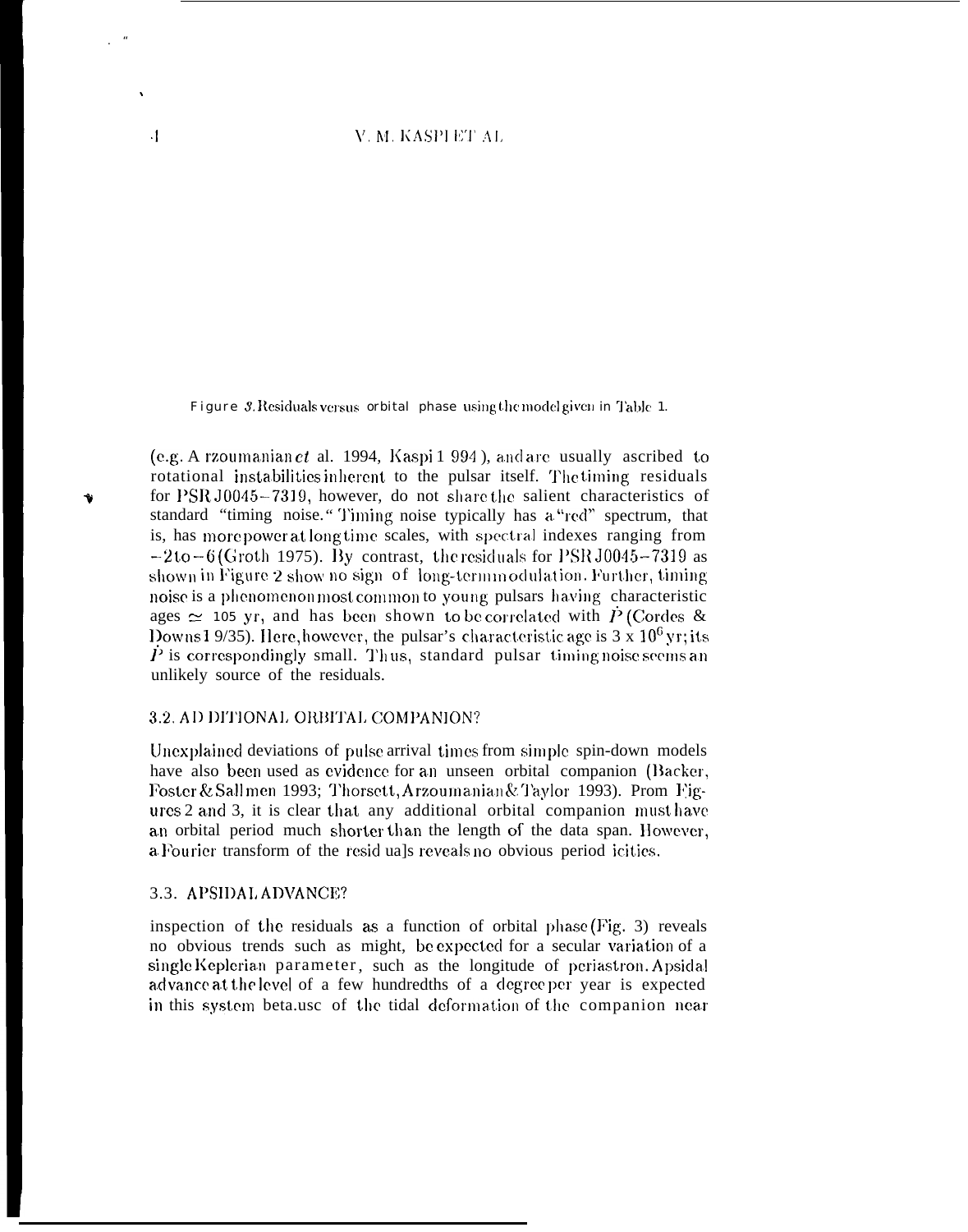PSR J0045--7319

Figure  $\Lambda$ . Residuals versus time at two periastron epochs. The upper panel is around periastron on MJ D 48964, while the lower panel is around periastron of MJD 49527, 11 orbits later. Periastron is at orbital phase  $0.0/1$  .0, and the timing model used is given in Table 1. The duration of the orbital phase interval shown in these figures is 10 days.

periastron, as well as from rotational deformation of the companion and general relativistic effects (Kaspi *et al.* **1** 994), Such an effect would be at a similar level to the observed deviations from the Keplerian orbit, but would have an obvious signature.

# 3.4. DISPERSION MEASURE VARIATIONS?

in Figure 4 wc show two well-sampled residual time series, both taken around periastron. The upper panel shows the residuals as a function of orbital phase (which is also time since we are looking at a single orbit) at periastron on MJD 48964. All data at this epoch were taken at 430 MHz. The obvious systematic trend could be due to an orbital-phase-dependent variation in the line-of-sight integrated electron density, the dispersion measure, duc to an ionized wind from the  $B$  star. A variation in the integrated clectron density will result in time delays or advances of the pulsar signal because radio waves are dispersed by free electrons according to the standard  $1/f^2$  plasma, law, where f is the observing frequency.

To test this hypothesis, we repeated the detailed periastron observation 11 orbits Iatcr, this time, observing at three different radio frequencies, 430, 660, and 1520 MHz. The results of these June 1994 observations are shown in the lower panel of Figure 4. It is clear that arrival Limes at all frequencies are consistent within the measurement uncertainties, which argues strongly against the stellar wind as an origin of the timing residuals. These results can be used to set an interesting and uniquely direct limit on the  $B$  star mass loss; the implied upper limit on  $\dot{M}$  is  $\sim 10^{-11} M_{\odot}$  yr<sup>-1</sup> for a wind velocity of 1000 km s-].

P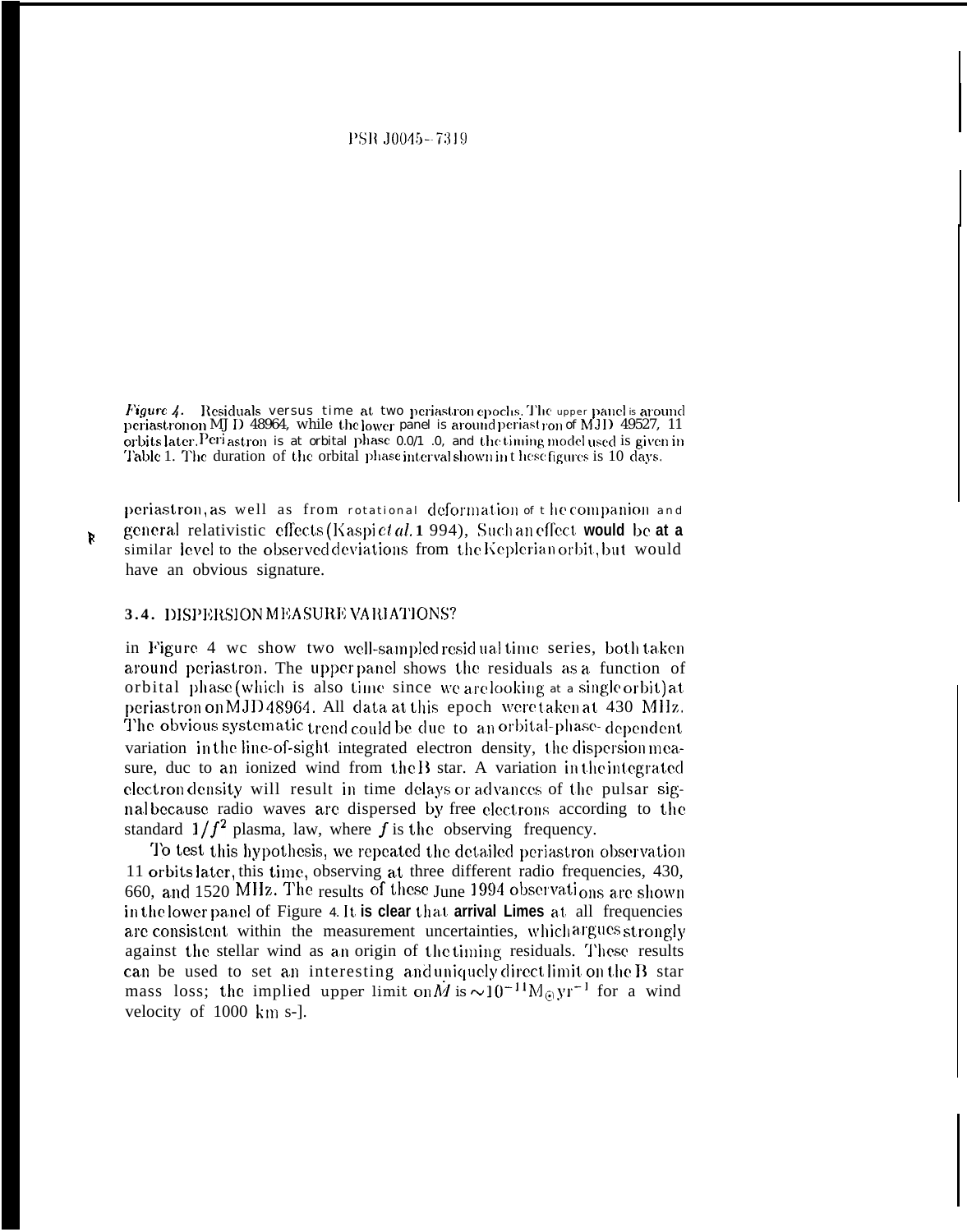# 3.5. TIDAL INTERACTION?

In the absence of alternatives, a remaining possibility for the origin of the PSR JO045-7319 residuals lies in a gravitational interaction between the components that results in a deformation of the companion's field. However such possibilities have been considered in detail in recent work by Ku mar, Ao & Quataert (1994), who conclude that apart from apsidal advance, no deviations from a Keplerian orbit should be detectable.

# 4. Conclusions

Timing observations of the PSR J0045-7319 binary system over a 3.3 yr period have revealed systematic deviations of pulse arrival times from a simple Keplerian orbit. We have considered several possible origins of these deviations, however their origin remains unclear. In the process, however, we have set a limit on mass loss from the  $B$  star that is low, but not **incompatible** with other highly model-dependent determinations of B star mass loss rates (Snow 1 982). The systematic variation in the residuals near periastron suggests they are due to a dynamical interaction between the neutron star and B star, rather than to the neutron star itself. '1'bus, the above timing results providestrong evidence against a proposed blackhole/pulsar model of the PSR J0045-7319 system (Lipunov, Postnov & Prokhorov 1994) (independent of the persuasive optical observations) since a neutron star/black hole binary should be an extremely clean system, similar to the well-studied neutron sta.r/neutron star binaries (e.g. Taylor & Weisberg 1989).

### References

- Arzoumanian, Z., Nice, D. J., Taylor, J. 11. & Thorsett, S. E., 1994. Astrophys. J., 422, 671
- Backer, D. C., Foster, R. F. & S., S., 1993. Nature, 365, 817.
- Cordes, J. M. & Downs, G. S., 1985. Astrophys. J. Supp. Series. 59, 343.
- Groth, E. J., 1975. Astrophys. J. Supp. Series, 29, 443.
- Johnston, S., Manchester, R. N., Lyric, A. G., Bailes, M., Kaspi, V. M., Qiao, G. & D'Amico, N., 1992. Astrophys. J., 387, 1.37.
- Kaspi, V. M., Johnston, S., Dell, J. F., Manchester, R. N., Bailes, M., Bessell, M., Lyne,<br>A. G. & D'Amico, N., 1994. Astrophys. J., 423, L43.<br>Kaspi, V. M., 1994. PhD thesis, Princeton University.
- 
- Kumar, P., Ao, C. O. & Quataert, E. J., 1994. . preprint.
- Lipunov, V. M., Postnov, K. A. & Prokhorov, M. E., 1994. Astrophys. J., in press.
- McConnell, D., McCulloch, P. M., Hamilton, P. A., Ables, J. G., Hall, I'. J., Jacka, C. R. & Hunt, A. J., 1991. Mon. Not. R. astr. Sot., 249, 654.<br>Snow, T. P., 1982. Astrophys. J., 253, 1,39.
- 
- Taylor, J. H. & Cordes, J. M., 1993. Astrophys. J., 411, 674.
- Taylor, J. H. & Weisberg, J. M., 1989. Astrophys. J., 345, 434.

6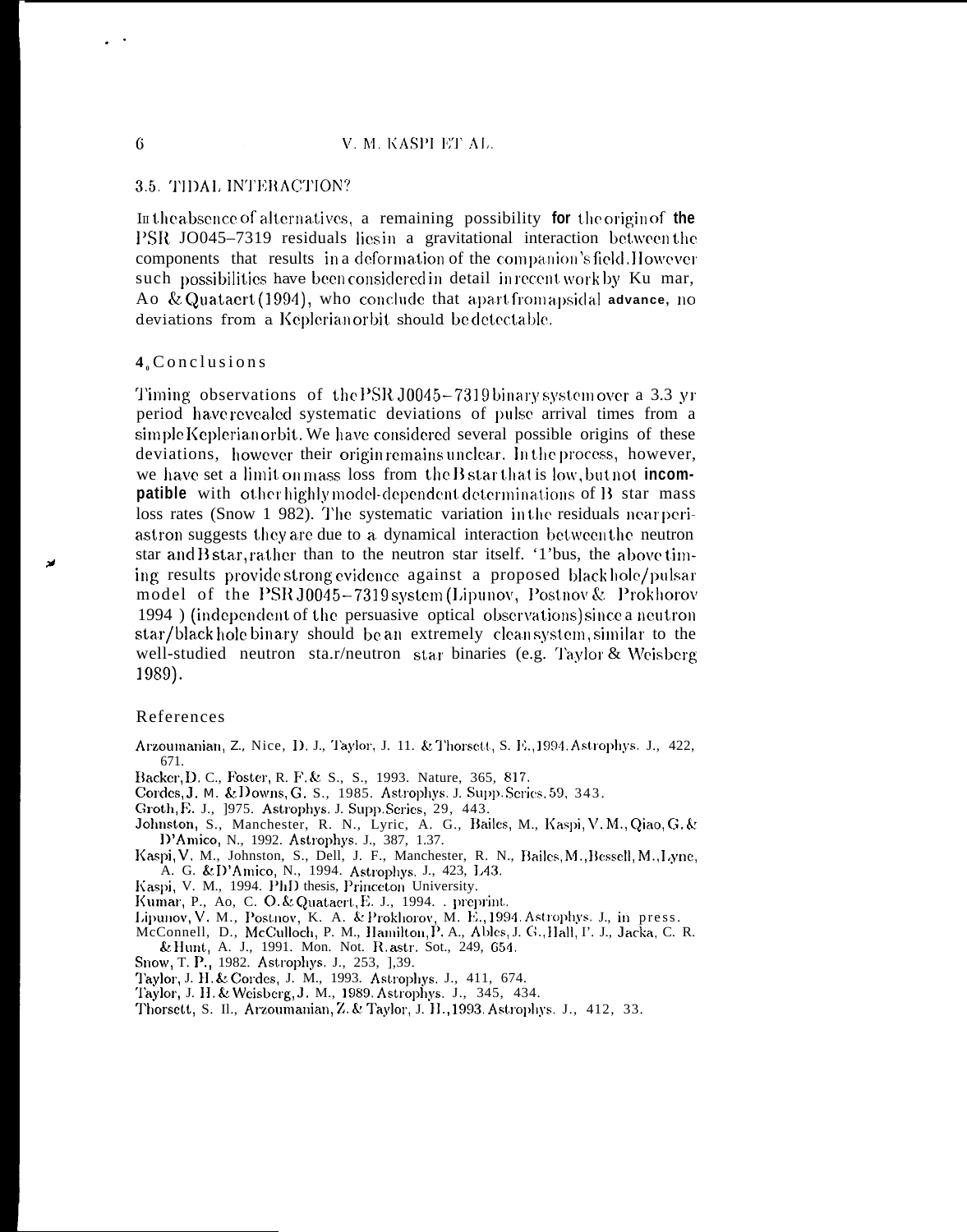

Ø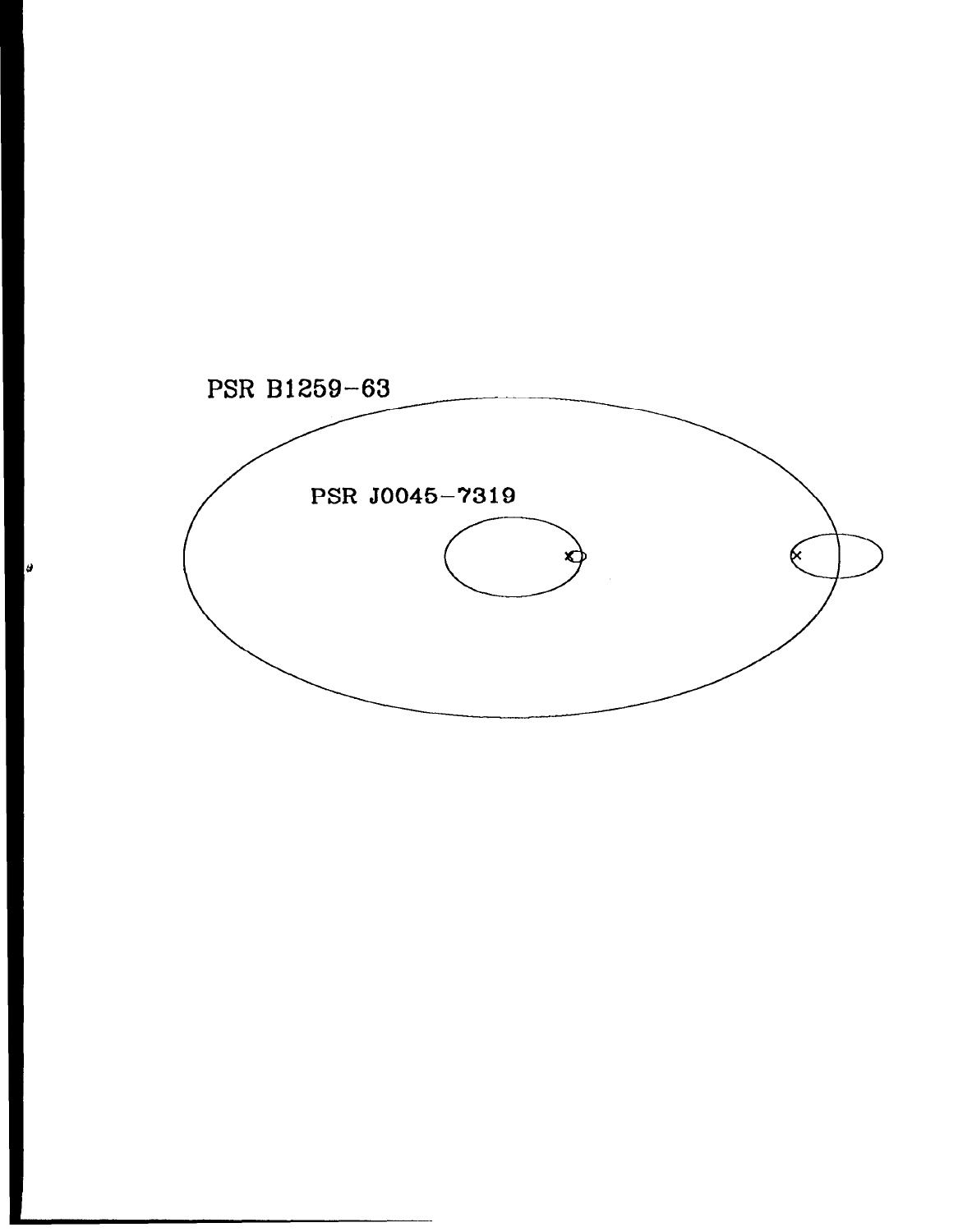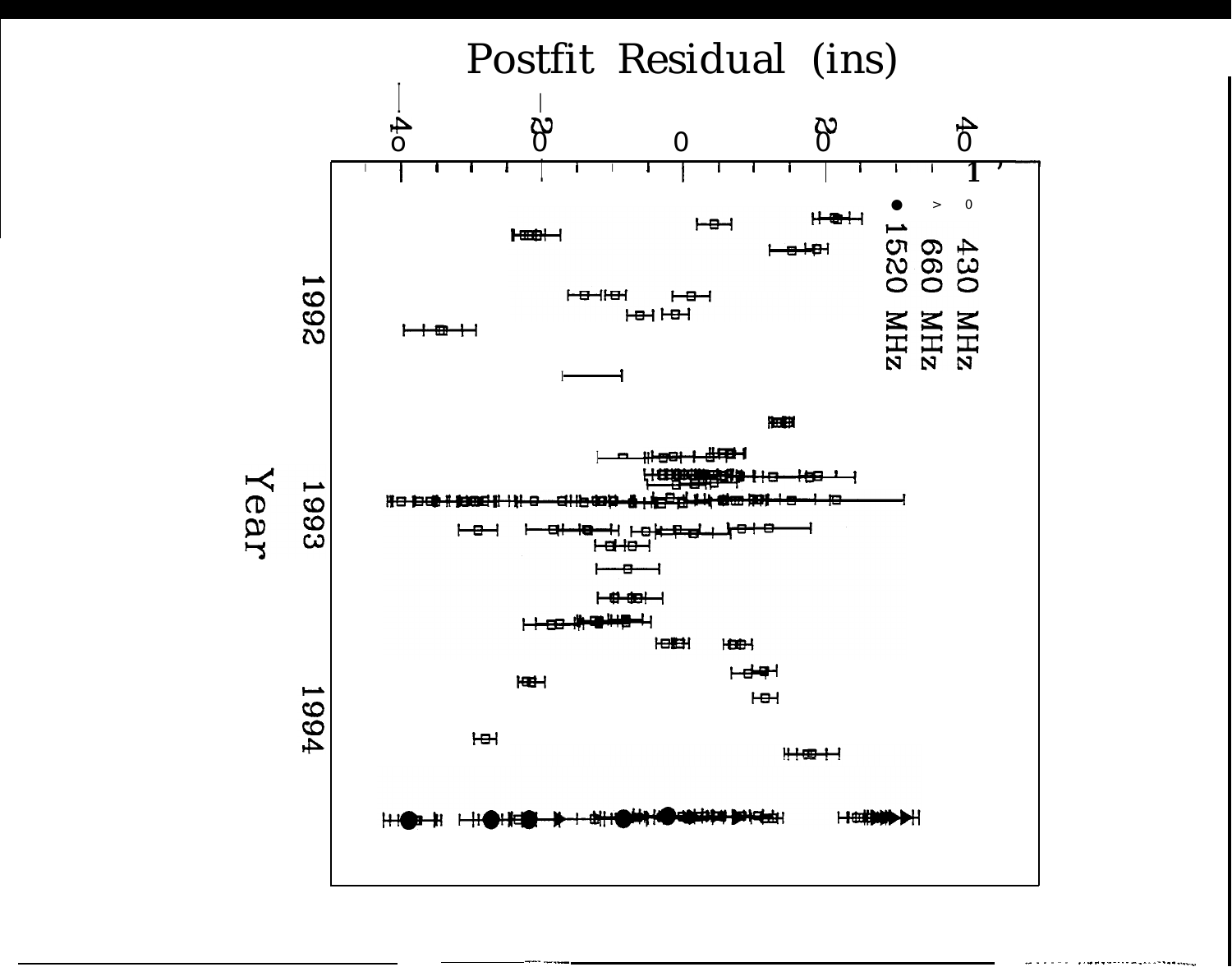